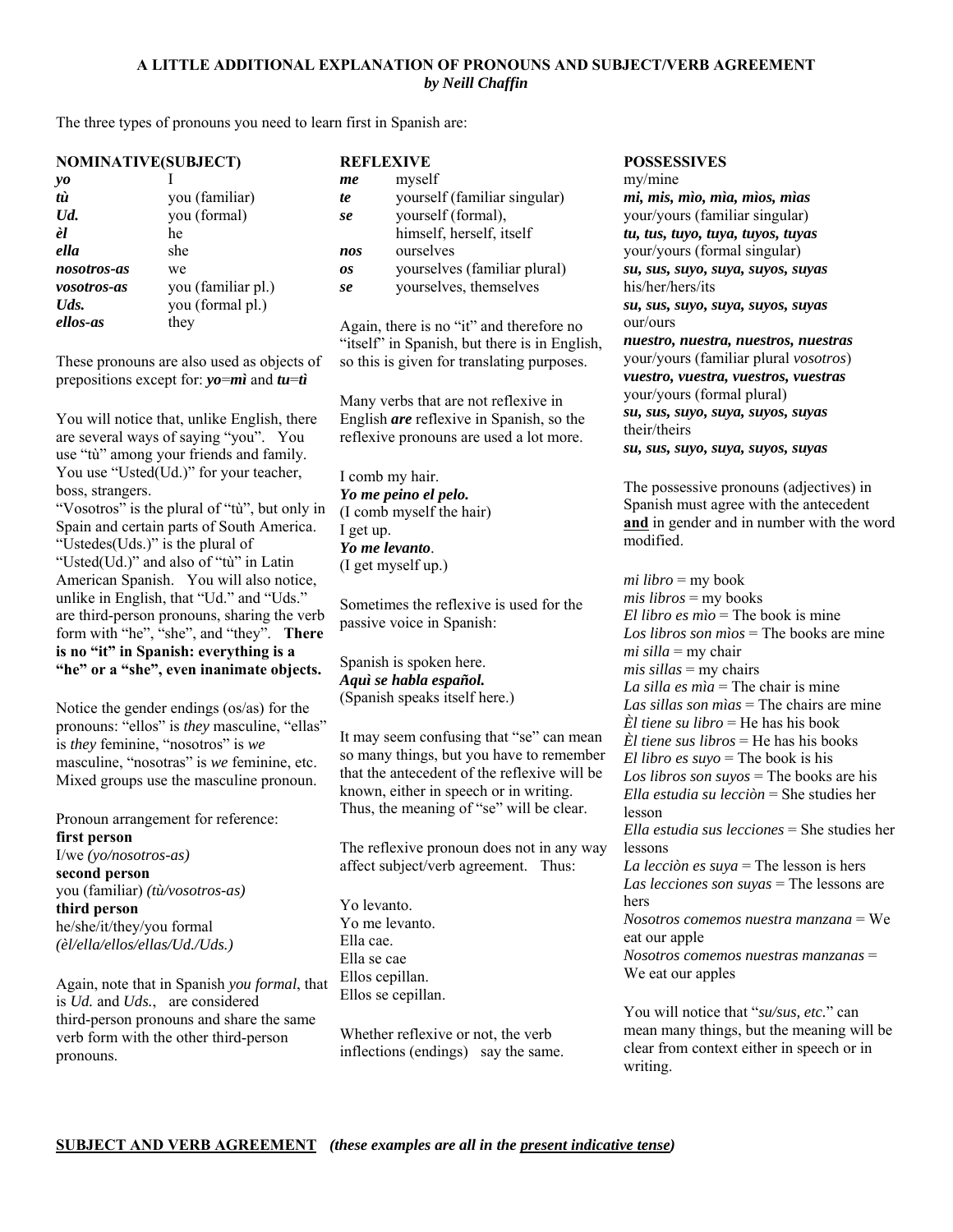Just as in English, a verb in Spanish must agree with the subject. In Spanish this is somewhat more complicated, since it is a more highly inflected language. That is to say, there are more inflectional forms of a verb. In English, for the present tense of the verb "walk", there are just two inflectional forms: "walk" and "walks". In Spanish there are six. Look at the following comparison:

| I walk    | first person singular                   |
|-----------|-----------------------------------------|
| you walk  | second person singular/plural           |
|           | he, she, it walks third person singular |
| we walk   | first person plural                     |
| they walk | third person plural                     |

You will note that there is no difference between "you singular" and "you plural" in English. This is the reason for such colloquial terms as "ya'll", "you all", and "yous". It is a way of distinguishing between "you singular" and "you plural".

"First person" means the person doing or saying something.

"Second person" is the person talked to.

"Third person" is the person talked about or described.

Since there are only two inflectional endings in English, it is essential to use the subject, be it a noun or a pronoun. You can't just say "thinks about the problem". Who is thinking about the problem? The only time the subject is omitted in English is when giving a command. "Turn in the assignment" means "You turn in the assignment." The subject of every imperative/command in English is "you" understood/implied.

### **SAMPLE CONJUGATION OF "ANDAR" (TO WALK)**  *(for present indicative tense, drop the AR ending and add:)*

| $yo$ (I) and $o$                             | first person singular           |
|----------------------------------------------|---------------------------------|
| tù (you) andas                               | second person familiar singular |
| Ud. (you) and $\underline{\mathbf{a}}$       | third person singular           |
| $\dot{e}$ l (he/it) anda                     | third person singular           |
| ella (she/it) and a                          | third person singular           |
| nosotros-as (we) andamos first person plural |                                 |
| vosotros-as (you)andàis                      | second person familiar plural   |
| Uds. (you) andan                             | third person plural             |
| ellos-as (they) andan                        | third person plural             |

Again, notice that *you formal* (Ud. and Uds.) are considered third person in Spanish, not second person as in English. Thus, they share the same verb form with *he, she,* and *they*.

You can see that it is not always necessary to use the subject in Spanish. "Ando" can only mean "I walk". "Andamos" can only mean "we walk". Thus, it is not necessary to use "yo", "tù", **IRREGULAR VERBS**

"vosotros", or "nosotros". It is necessary to use the subject with third person, since they share the same verb form. For the *present indicative tense:*

ALL second person familiar singular verbs end in **"as" or "es".** ALL second person familiar plural verbs end in **"àis", "èis", or "ìs".**

ALL third person singular verbs end in **"a" or "e".**

ALL third person plural verbs end in **"an" or "en".**

ALL first person plural verbs end in **"amos", "emos", or "imos"**. MOST first person singular verbs end in **"o";** a few don't.

Those exceptions: *soy, doy, estoy, voy*, **sè**

### **SER : soy, eres, es, somos, sois, son SABER: sè, sabes, sabe, sabemos, sabeis, saben**

### **AR/ER/IR INFINITIVES**

All infinitives in Spanish end in AR, ER, or IR. For *regular verbs*, the *present indicative tense* endings are as follows:

|               |          | FΚ   | LΚ          |
|---------------|----------|------|-------------|
| yo<br>tù      | $\Omega$ | O    | $\Omega$    |
|               | as       | es   | es          |
| Ud./èl/ella   | a        | e    | e           |
| nosotros-as   | amos     | emos | <i>imos</i> |
| vosotros-as   | àis      | èis  | 1S          |
| Uds./ellos-as | an       | en   | en          |

Look at the following examples of regular AR, ER, and IR infinitives. Note that the infinitive ending is dropped and the inflectional ending are added to the remaining stem:

|              | <b>ANDAR</b>   | <b>COMER</b> | <b>SUBIR</b> |
|--------------|----------------|--------------|--------------|
| yo           | ando           | como         | subo         |
| .<br>tù      | andas          | comes        | subes        |
| Ud./èl/ella  | anda           | come         | sube         |
| nosotros-as  | andamoscomemos | subimos      |              |
| vosotros-as  | andàis         | comèis       | subis        |
| Uds/ellos-as | andan          | comen        | suben        |
|              |                |              |              |

As noted above, even if a verb is irregular in some way, the inflectional endings of AR/ER/IR verbs, that is *all* verbs, will be the same, except perhaps in the first person singular. Look at the following examples in the *present indicative tense*:

| <b>TENER</b><br>yo<br>tù | tengo<br>tienes                               | <i>emos, eis, and en.</i> | and the verb is a "stem-changer", you will<br>note the usual inflectional endings: $o$ , $es$ , $e$ , | vosotros-as<br>Uds./ellos-as | dais<br>dan                                  |
|--------------------------|-----------------------------------------------|---------------------------|-------------------------------------------------------------------------------------------------------|------------------------------|----------------------------------------------|
| Ud./èl/ella              | tiene                                         |                           |                                                                                                       |                              | While the first person is irregular and does |
| nosotros-as              | tenemos                                       | <u>DAR</u>                |                                                                                                       |                              | not end in "o", you will note the usual      |
| vosotros-as              | tenèis                                        | y0                        | doy                                                                                                   |                              | inflectional endings: as, a, amos, àis, an.  |
| Uds/ellos-as             | tienen                                        | tù                        | das                                                                                                   |                              | The accent on "ais" is omitted in this verb  |
|                          |                                               | Ud./èl/ella               | da                                                                                                    |                              |                                              |
|                          | While the first person singular is irregular, | nosotros-as               | damos                                                                                                 |                              |                                              |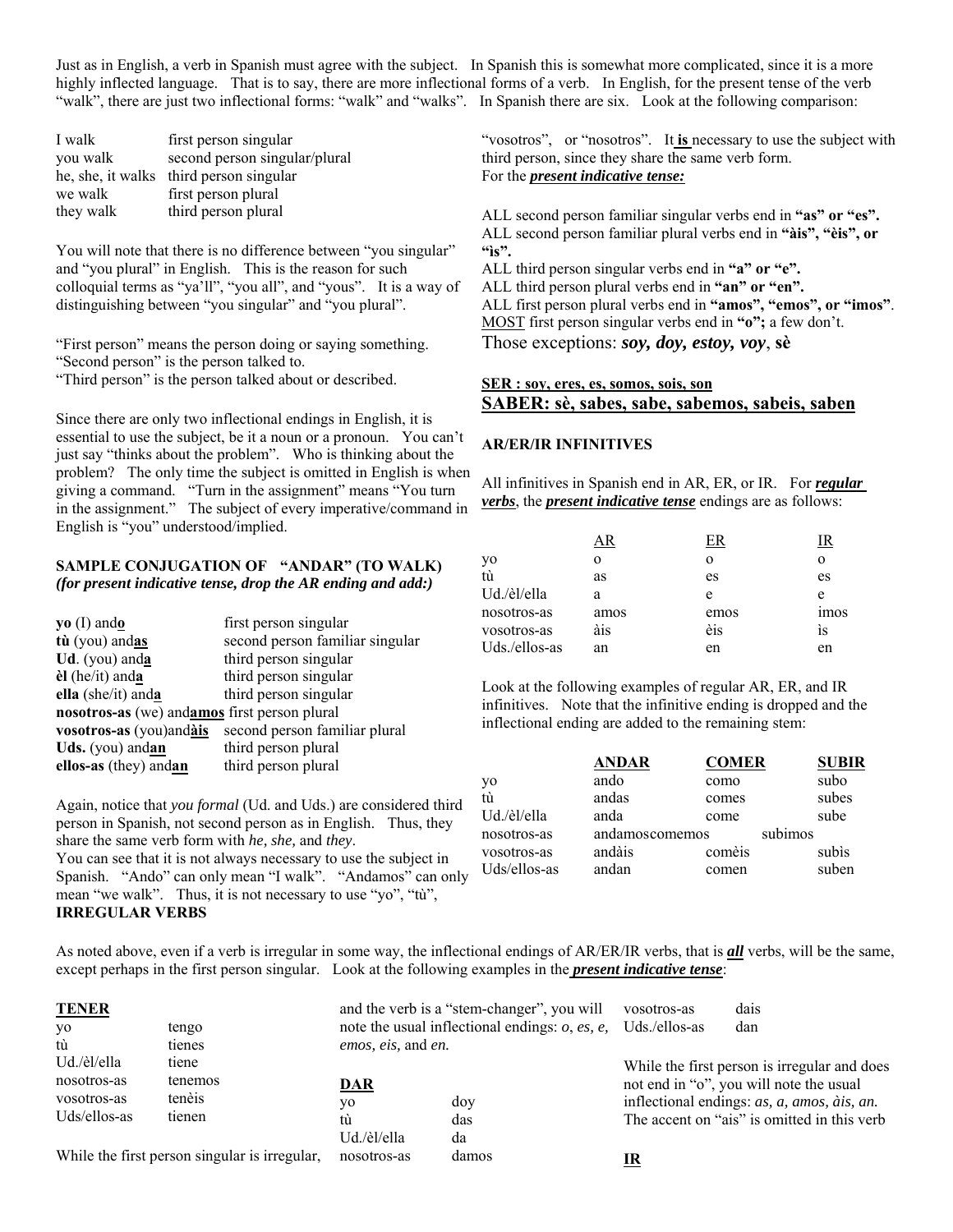| yo            | voy   |
|---------------|-------|
| fù            | vas   |
| Ud./èl/ella   | va    |
| nosotros-as   | vamos |
| vosotros-as   | vais  |
| Uds./ellos-as | van   |

While the first person is irregular and does not end in "o", you will note the usual inflectional endings: *as, a, amos, ais, an.* **Ir** is also irregular in that it conjugates as an AR verb. Again, though, you will note the usual inflectional endings: *as, a, amos, àis, an.* The accent on "ais" is omitted in this verb.

#### **ESTAR**

| yo            | estoy   |
|---------------|---------|
| tù            | estàs   |
| Ud./èl/ella   | està    |
| nosotros-as   | estamos |
| vosotros-as   | estàis  |
| Uds./ellos-as | estàn   |

While the first person is irregular and does not end in "o", you will note the usual inflectional endings: *as, a, amos, àis, an*. Note, with this particular verb, there are accent marks.

#### **HACER**

| yo            | hago    |
|---------------|---------|
| tù            | haces   |
| Ud./èl/ella   | hace    |
| nosotros-as   | hacemos |
| vosotros-as   | hacèis  |
| Uds./ellos-as | hacen   |

While the first person is irregular, you will note the usual inflectional endings: o, *es,e, emos, èis, en.*

#### **VENIR**

| yo           | vengo   |
|--------------|---------|
| tù           | vienes  |
| Ud./èl/ella  | viene   |
| nosotros-as  | venemos |
| vosotros-as  | venis   |
| Uds/ellos-as | vienen  |

While the first person singular is irregular, and the verb is a "stem-changer", you will note the usual inflectional endings: *o, es, e, emos, èis,* and *en.*

#### **SABER**

| yo          | sè      |
|-------------|---------|
| tù          | sabes   |
| Ud./èl/ella | sabe    |
| nosotros-as | sabemos |
| vosotros-as | sabèis  |

Uds/ellos-as saben

While the first person singular is irregular, and does not end in "o", you will note the usual inflectional endings: *es, e, emos, èis,*  and *en.*

## **CONOCER**

tù conoces Ud./èl/ella conoce nosotros-as conocemos vosotros-as conocèis Uds/ellos-as conocen

yo conozco

While the first person singular is irregular, you will note the usual inflectional endings: *o, es, e, emos, èis,* and *en.*

#### **All subjects that are not pronouns are third person singular or plural:**

*El gerente viene. Los bomberos van. Mis amigos tienen. Las señoritas dan. Sus hermanas saben. El cocinero hace.*

Again, even if the first person singular is irregular and does not end in "o", **all of the other inflectional endings will be predictable:**

| ١R   | ER   | ıκ               |
|------|------|------------------|
| as   | es   | es               |
| a    | e    | e                |
| amos | emos | 1 <sub>mos</sub> |
| àis  | èis  | ìs               |
| an   | en   | en               |

Occasionally, as with IR and DAR, the accent mark for the second person familiar ending will be omitted: *ais* instead of *àis.*

## **THE REFLEXIVE "SE" ENDING**

If a verb is reflexive, the infinitive form will have "se" appended to it:

PEINARSE PONERSE CAERSE DESAPARECERSE **DESPERTARSE** LEVANTARSE

This does not change the inflectional endings. It simply means the reflexive pronoun will either preceed the verb or be appended to it (we'll cover this appended form later):

*Mi hermana se levanta. Ellas se peinan el pelo. El carpintero se cae. Los niños se desaparecen. Yo me despierto. Tù te pones.*

Notice that the inflectional endings are the same, despite the reflexive pronoun.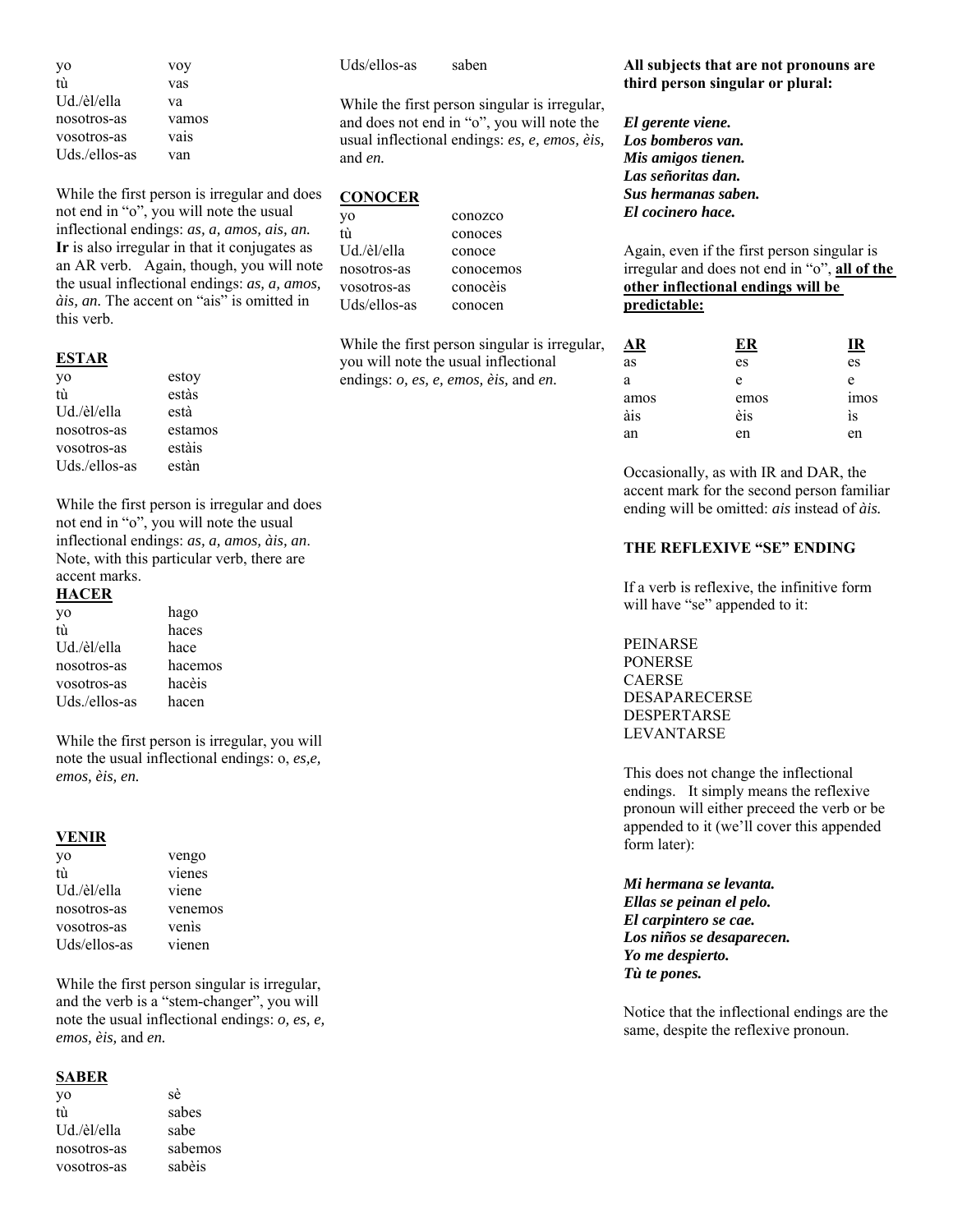# **DEMONSTRATIVE PRONOUNS**

The demonstrative pronouns (*this, that, these,* and *those* in English) are somewhat more complicated in Spanish because of gender agreement. There are also three "distances" in Spanish: here, there, and at a remote location. In English there are only two: here and there. **Accents are written when the demonstratives are used as pronouns, but not when used as adjectives to modify other words**. I have shown below the accented forms used as pronouns.

| èste                     | this (mase) | èstos                 |             | these (masc) | use with "here": $aqu\hat{i}/ah\hat{i}$ |
|--------------------------|-------------|-----------------------|-------------|--------------|-----------------------------------------|
| èsta                     | this (fem)  | èstas                 |             | these (fem)  | use with "here": $aqu\hat{i}/ah\hat{i}$ |
| èse                      | that (masc) | $\dot{\mathit{esos}}$ |             | those (masc) | use with "there": alli                  |
| èsa                      | that (fem)  | èsas                  |             | those (fem)  | use with "there": alli                  |
| aquèl                    | that (masc) | aquèllos              |             | those (masc) | use with "there": allà                  |
| <i>aquèllathat</i> (fem) |             | aquèllas              | those (fem) |              | use with "there": allà                  |

*Note: "èsto" and "èso" are used when the gender is unknown: i.e.: ?Què es èsto?*

## **Look at the following examples of demonstratives used as adjectives:**

| Este libro aqui.  | Estos libros aqui.    | Esta silla aquì. Estas sillas aquì. |                       |
|-------------------|-----------------------|-------------------------------------|-----------------------|
| Ese libro allì.   | Esos libros allì.     | Esa silla allì.                     | Esas sillas allì.     |
| Aquel libro allà. | Aquellos libros allà. | Aquella silla allà.                 | Aquellas sillas allà. |

## **Look at the following examples of demonstratives used as pronouns:**

| Me gustan èsos. | I like those.  | Quiero comprar èstos. | I want to buy these. |
|-----------------|----------------|-----------------------|----------------------|
| Aquèl es peor.  | That is worse. | ?Què es èso?          | What is that?        |

## **LESSON TWO: MORE ABOUT PRONOUNS**

 You have already learned about personal pronouns as subjects, about possessive pronouns as both adjectives and pronouns, and about reflexive pronouns. In this lesson you will be introduced to pronouns used as direct objects, indirect objects, and objects of prepositions.

**Direct object pronouns** are pronouns used as direct objects; that is, they receive an action from the subject via the verb. The direct object pronouns in Spanish are *me, te, le\*, lo, la, nos, os, les\*, los,* and *las*. The direct object pronouns come before the verb in Spanish. **Look at the following examples of direct objects:**

| Yo veo el perro.        | He washes the car.   | Lo oigo.                                  |
|-------------------------|----------------------|-------------------------------------------|
| I see the dog.          | El lo lava.          | I hear it.                                |
| Yo lo veo.              | He washes it.        | Comemos el tocino.                        |
| I see it.               | Yo amo a Marìa.      | We eat the bacon.                         |
| Ella bebe la leche.     | I love Maria.        | Lo comemos.                               |
| She drinks the milk.    | La amo.              | We eat it. <i>Escribimos los poemas</i> . |
| Ella la bebe.           | I love her.          | We write the poems.                       |
| She drinks it.          | Uds. quieren dinero. | Los escribimos.                           |
| Recibimos las cartas.   | You (pl) want money. | We write them.                            |
| We receive the letters. | Uds. lo quieren.     | El gato come el ratòn.                    |
| Las recibimos.          | You want it.         | The cat eats the rat.                     |
| We receive them.        | Oigo el ruido.       | El gato lo come.                          |
| El lava el carro.       | I hear the noise.    | The cat eats it.                          |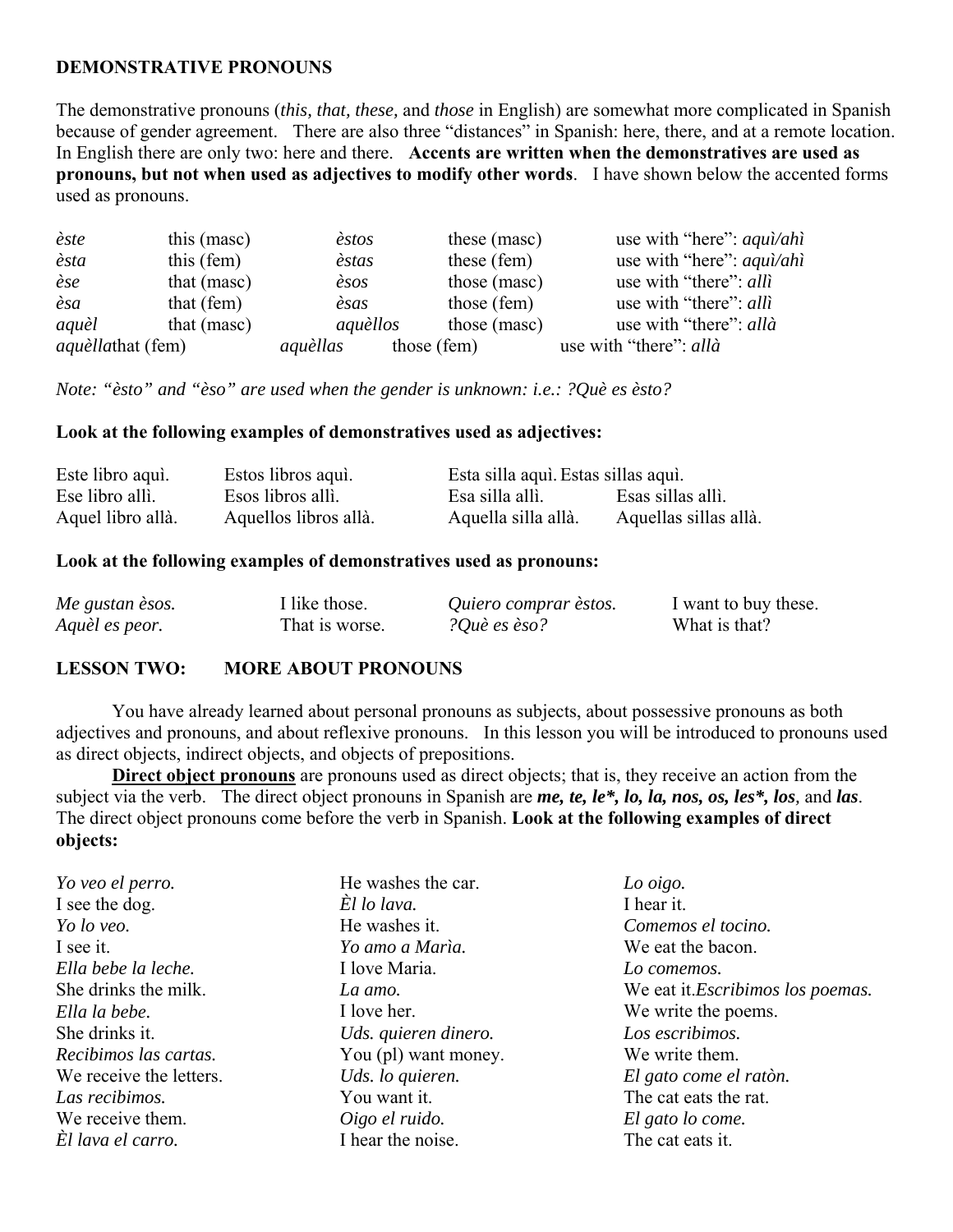# *\*LE and LES: "Le" and "Les" are included below in the list of indirect object pronouns. Many textbooks do not mention them as direct object pronouns. However, in Latin-American Spanish, they are often used as direct object pronous, "le" meaning "you formal singular" and "les" meaning "you formal plural".*

Yo le veo a Ud. I see you.(singular) Yo les veo a Uds. I see you. (plural)

Note that when a direct object is a person, you must use "a" before the direct object pronoun: *Yo amo a Marìa*; *Ella ve a su papà.* To make a sentence negative, put "no" in front of the pronoun: *No lo comemos. No la veo.*

**The indirect object pronouns** are used as indirect objects. They are *me, te, nos, le,* and *les*. Note that *le* and *les* are both masculine and feminine. Therefore, a prepositional phrase often is used along with *le* and *les*. *Le* and *les* are often used even if the noun that is the indirect object is in the sentence. (Se" is a replacement for both "le" and "les". You will learn about this in the section on double object pronouns. **Look at the following examples of indirect objects:**

| Tomas me habla.                     | El gato nos mira.                   | El bombero nos muestra el camiòn.   |
|-------------------------------------|-------------------------------------|-------------------------------------|
| Thomas speaks to me.                | The cat looks at us.                | The fireman shows us the truck.     |
| Ellos les cantan a sus mamàs.       | Ella no te dice nada.               | Ella me dice un cuento interesante. |
| They sing to their mothers.         | She doesn't tell you anything.      | She tells me an interesting story.  |
| La profesora nos enseña la lección. | El perro nos trae un conejo muerto. | Les cuezo huevos revueltos.         |
| The teacher teaches us the lesson.  | The dog brings us a dead rabbit.    | I cook them scrambled eggs.         |
| Le enviamos la carta a Juan.        | Èl le da un libro a su nieto.       | Yo le hablo a ella.                 |
| We send John the letter.            | He gives a book to his nephew.      | I talk to her.                      |

Note the use of a **double negative** in *Ella no te dice nada* (literally, She doesn't tell you nothing.). This is perfectly acceptable in Spanish, but not in English. *No hay nadie aqui* (literally, There is not nobody here.). In English this would be *There isn't anyone here* or *There is nobody here*. Again, **Spanish commonly uses double negatives**. Again, **to make a sentence negative**, **put "no" in front of the pronoun**: *No les cuezo huevos revueltos. No le enviamos la carta a Juan.*

# **DOUBLE OBJECTS (DIRECT AND INDIRECT OBJECT)**

 Sometimes you have both an indirect and a direct object. The indirect object will always come before the direct object. Both will come before the verb, except sometimes in the case of an infinitive, which will be explained shortly. To review:

|            | Direct objects:                  |                                    | los        | them |                                               | Los queremos. We want them. |
|------------|----------------------------------|------------------------------------|------------|------|-----------------------------------------------|-----------------------------|
| me         | me                               | <i>El me ve.</i> He sees me.       | <i>las</i> | them | Las recibimos. We receive                     |                             |
| te         | you                              | <i>Ella te ama.</i> She loves you. |            |      | them.                                         |                             |
| $le^*$     | $\mathcal V\mathcal Q\mathcal U$ | Yo le veo a Ud. I see you.         | $\ast$     |      | le/les translate this way in Latin-Amercian   |                             |
| $l\sigma$  | him/it                           | Lo tomo. I take it.                |            |      | Spanish. In Spain, "le" can mean "him" when   |                             |
| $l\bar{a}$ | her/it                           | El gato la mata. The cat kills     |            |      | it refers to a person. "Le" and "les" are not |                             |
| it.        |                                  |                                    |            |      | used as "you" in the direct object sense      |                             |
| nos        | <b>us</b>                        | El camarero nos sirve. The         | in         |      | Spain. Even this varies from one part         |                             |
|            |                                  | waiter serves us.                  |            |      | of the Spanish-speaking world to another.     |                             |
| OS         |                                  | Yo os veo. I see you. $(pl/fam)$   |            |      |                                               |                             |
| $les*$     |                                  | Yo les veo. I see you. $(pl)$      |            |      |                                               |                             |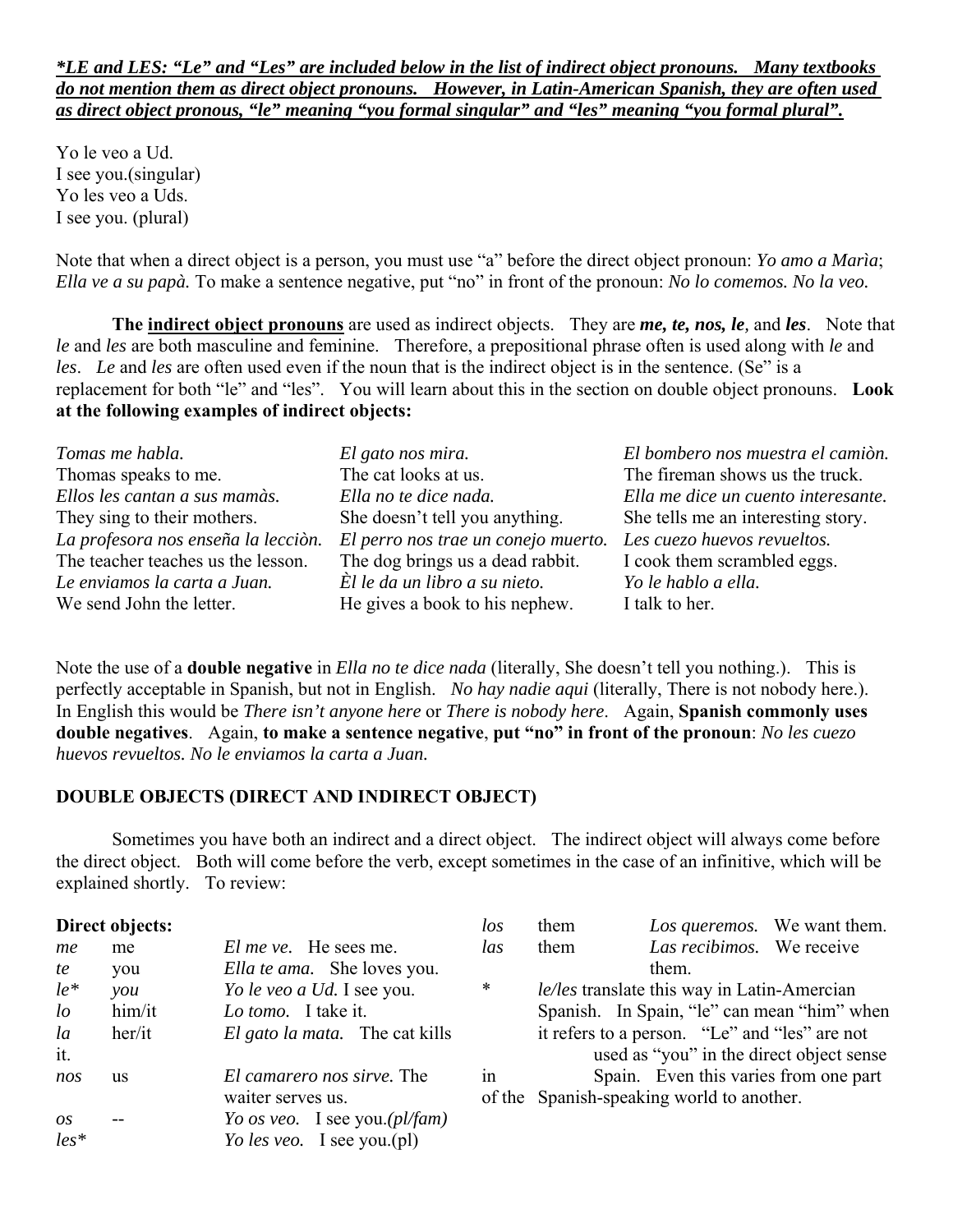|     | Indirect objects: |                                    |                                                                                                          |        | <i>les/se</i> them, you | <i>Ellos les cantan.</i> They sing for               |  |
|-----|-------------------|------------------------------------|----------------------------------------------------------------------------------------------------------|--------|-------------------------|------------------------------------------------------|--|
| me  | me                |                                    | <i>El me habla.</i> He talks to me.                                                                      |        |                         | them.                                                |  |
| te  | vou               |                                    | <i>Ella te mira.</i> She looks at you.                                                                   |        |                         |                                                      |  |
|     |                   |                                    | le/se him, her, you Yo le pienso. I think about you. Note that in the case of le and les, an explanatory |        |                         |                                                      |  |
| nos | <b>us</b>         |                                    | <i>El gato nos viene.</i> The cat                                                                        |        |                         | phrase would usually be added: Ellos les cantan para |  |
|     |                   | comes to us.                       |                                                                                                          |        |                         | ellos. Yo le pienso en Ud. "Se" will be explained    |  |
| OS  |                   | <i>Yo os hablo.</i> I talk to you. |                                                                                                          | below. |                         |                                                      |  |

Here are some examples of **double object pronouns**:

| Yo te/le envio la carta.                     | El gato nos trae el pàjaro.                                                |
|----------------------------------------------|----------------------------------------------------------------------------|
| I send you(familiar)/you(formal) the letter. | The cat brings us the bird.                                                |
| Yo te/se la envio a ti/a Ud.                 | El gato nos lo trae.                                                       |
| I send it to you.                            | The cat brings it to us.                                                   |
| El nos explica la lección.                   | El les da la information a ellos.                                          |
| He explains the lesson to us.                | He gives them the information.                                             |
| El nos la explica.                           | $\dot{E}$ l se la da a ellos.                                              |
| He explains it to us.                        | He gives it to them.                                                       |
| Manuel me muestra la via.                    |                                                                            |
| Manuel shows me the way.                     | Note that when le or les is an indirect object in front of                 |
| Manuel me la muestra.                        | a direct object beginning with "I", le and les change to                   |
| Manuel shows it to me.                       | "se" and an explanatory phrase is used. In fact, that is                   |
|                                              | usually done anytime le or les is used, to avoid                           |
|                                              | confusion. This is because <i>le</i> , <i>les</i> , and <i>se</i> can mean |
|                                              | several things. " $Ti$ " means to you (familiar). Again, it                |
|                                              | is very common to use both the pronoun and a                               |
|                                              | prepositional phrase.                                                      |

 Sometimes you will use the infinitive form of a verb. These are the forms ending "ar", "er', or "ir. They mean "to eat", "to sleep", "to walk", etc. There are some important things to consider about the meaning of verbs in Spanish. In English there is a distinct difference between "I go to the store", "I am going to the store", and "I do go to the store". In Spanish there typically is no difference. "I need to go to the store", "I do need to go to the store", or "I am needing to go to the store", all become "Necesito ir a la tienda" in Spanish. "Necesito" is the first person singular form of the infinitive "necesitar", which means "to need". "Ir" is the infinitive form meaning "to go".

# **Look at the following examples:**

| Tengo que ir a la escuela.     | Elena va a dar el regalo.                |
|--------------------------------|------------------------------------------|
| I have to go to the store.     | Elena is going to give the gift.         |
| Ella necesita enviar la carta. | Vamos a comprar el carro.                |
| She has to mail the letter.    | We are going to buy the car.             |
| Queremos hablar màs.           | La profesora quiere explicar la lección. |
| We want to talk more           | The teacher wants to explain the lesson. |

 When you use pronouns in a sentence that contains an infinitive, there are two ways of placing the pronouns. Whichever you use, however, if there is a double object, then the indirect object pronoun will always come before the direct object pronoun. The pronouns may be place before the inflected verb form or attached to the end of the infinitive. **Look at the following examples:**

He wants to get the ball for me. *Èl me quiere sacar la pelota. Èl quiere sacarme la pelota.* He wants to get it for me.